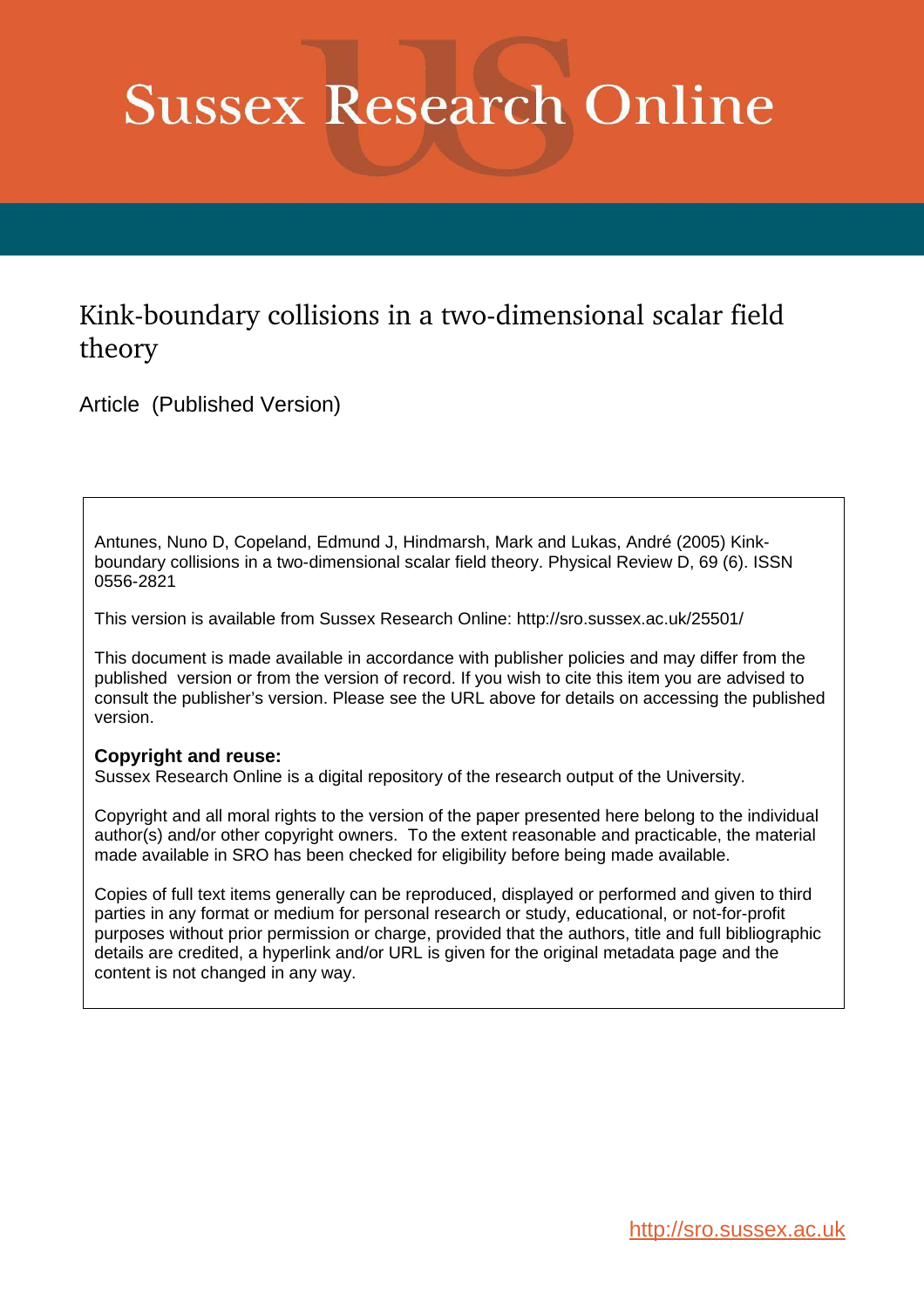#### **Kink-boundary collisions in a two-dimensional scalar field theory**

Nuno D. Antunes,\* Edmund J. Copeland,<sup>†</sup> Mark Hindmarsh,<sup>‡</sup> and André Lukas<sup>§</sup>

*Centre for Theoretical Physics, University of Sussex, Falmer, Brighton BN1 9QJ, United Kingdom*

(Received 12 December 2003; published 26 March 2004)

In a two-dimensional toy model, motivated from five-dimensional heterotic M theory, we study the collision of scalar field kinks with boundaries. By numerical simulation of the full two-dimensional theory, we find that the kink is always inelastically reflected with a model-independent fraction of its kinetic energy converted into radiation. We show that the reflection can be analytically understood as a fluctuation around the scalar field vacuum. This picture suggests the possibility of spontaneous emission of kinks from the boundary due to small perturbations in the bulk. We verify this picture numerically by showing that the radiation emitted from the collision of an initial single kink eventually leads to a bulk populated by many kinks. Consequently, processes changing the boundary charges are practically unavoidable in this system. We speculate that the system has a universal final state consisting of a stack of kinks, their number being determined by the initial energy.

DOI: 10.1103/PhysRevD.69.065016 PACS number(s): 11.10.Kk, 11.27.+d

#### **I. INTRODUCTION**

In Ref.  $[1]$  we presented a five-dimensional brane-world model, closely related to five-dimensional heterotic M theory  $[2-6]$ , where M-theory five-branes are modelled as kink solutions of a bulk scalar field theory. We were particularly interested in studying collisions of such kinks with the boundaries, a process which, in the original M-theory model, may lead to a topology-changing so-called small-instanton transition  $[7,8]$  due to absorption of the five-brane. The analysis of Ref.  $[1]$  was mainly performed in a moduli space approximation. We concluded that the colliding kink was absorbed by the boundary; however, its final fate could not be determined due to a breakdown of the moduli space approach.

In this paper, we will focus on an even simpler, twodimensional model that captures the essential features of its five-dimensional cousin. The model consists of a  $(1+1)$ -dimensional scalar field theory for a single real scalar and an associated potential *V* with (at least) two minima to allow for kink solutions. The spatial direction is taken to be a line segment with the boundary conditions being provided by the "superpotential"  $\lceil 10 \rceil$  *W* associated with *V*. To simplify the problem we have not included gravity and any other gravitylike fields that were present in the fivedimensional model  $[1,11]$ .

Our main goal is to determine the final outcome of the kink-boundary collision using this simple two-dimensional model. In particular, we would like to clarify whether the kink is indeed absorbed or, rather, reflected by the boundary. While the former process would lead to a change in the boundary charge (as measured by the superpotential value) and the number of kinks present in the bulk, the latter process would conserve those numbers. We will mainly approach this problem as one posed within relatively simple

two-dimensional scalar field theories whose basic properties we are investigating, although the possible relation to M theory and topology-changing phenomena is in the back of our minds.

The plan of the paper is as follows. In the next section, we will set up the model and derive its basic kink solution. Section III reviews the moduli space description of kink evolution and kink-boundary collision. The perturbation spectrum on the kink background is analyzed in Sec. IV. In Sec. V, we present a full numerical analysis of the two-dimensional model to determine the final outcome of the collision process. An analytic interpretation of the numerical results is given in Sec. VI. In Sec. VII, we present a modified moduli space picture that incorporates some, although not all, features of the collision process. We conclude in Sec. VIII by summarizing and presenting some results about the longtime evolution of the system.

#### **II. THE MODEL**

In this section, we will set up the  $(1+1)$ -dimensional model, which will be the basis of this paper. This model is designed to capture the essential features of five-dimensional heterotic M theory  $\lceil 2 \rceil$  and the related defect model presented in Ref.  $[1]$  and, at the same time, provide the simplest setting for studying the collision of a kink with a boundary.

Time and spatial coordinates are denoted by *t* and *x*, respectively, where the latter is taken on a circle, that is, in the range  $x \in [-L, L]$  (with the endpoints of the interval identified) subject to the  $Z_2$  orbifolding generated by  $x \rightarrow -x$ . The resulting one-dimensional orbifold  $S^1/Z_2$  has two fixed points at  $x=x_1=0$  and  $x=x_2=\pm L$  and points *x* and  $-x$  are identified. Instead of working with the full orbicircle, we, therefore, can (and frequently will) use the "downstairs" picture where *x* is restricted to the interval  $x \in [0,L]$ . The fixed points at  $x_i$ , where  $i=1,2$ , can now be thought of as spatial boundaries.

The field content of our model consists of a single real scalar field  $\phi$  with a potential  $V=V(\phi)$ . Gravity and gravitylike fields will not be considered here since they are not essential to analyze the kink-boundary collision. We require

<sup>\*</sup>Email address: n.d.antunes@sussex.ac.uk

<sup>†</sup>Email address: e.j.copeland@sussex.ac.uk

<sup>‡</sup>Email address: m.b.hindmarsh@sussex.ac.uk

<sup>§</sup>Email address: a.lukas@sussex.ac.uk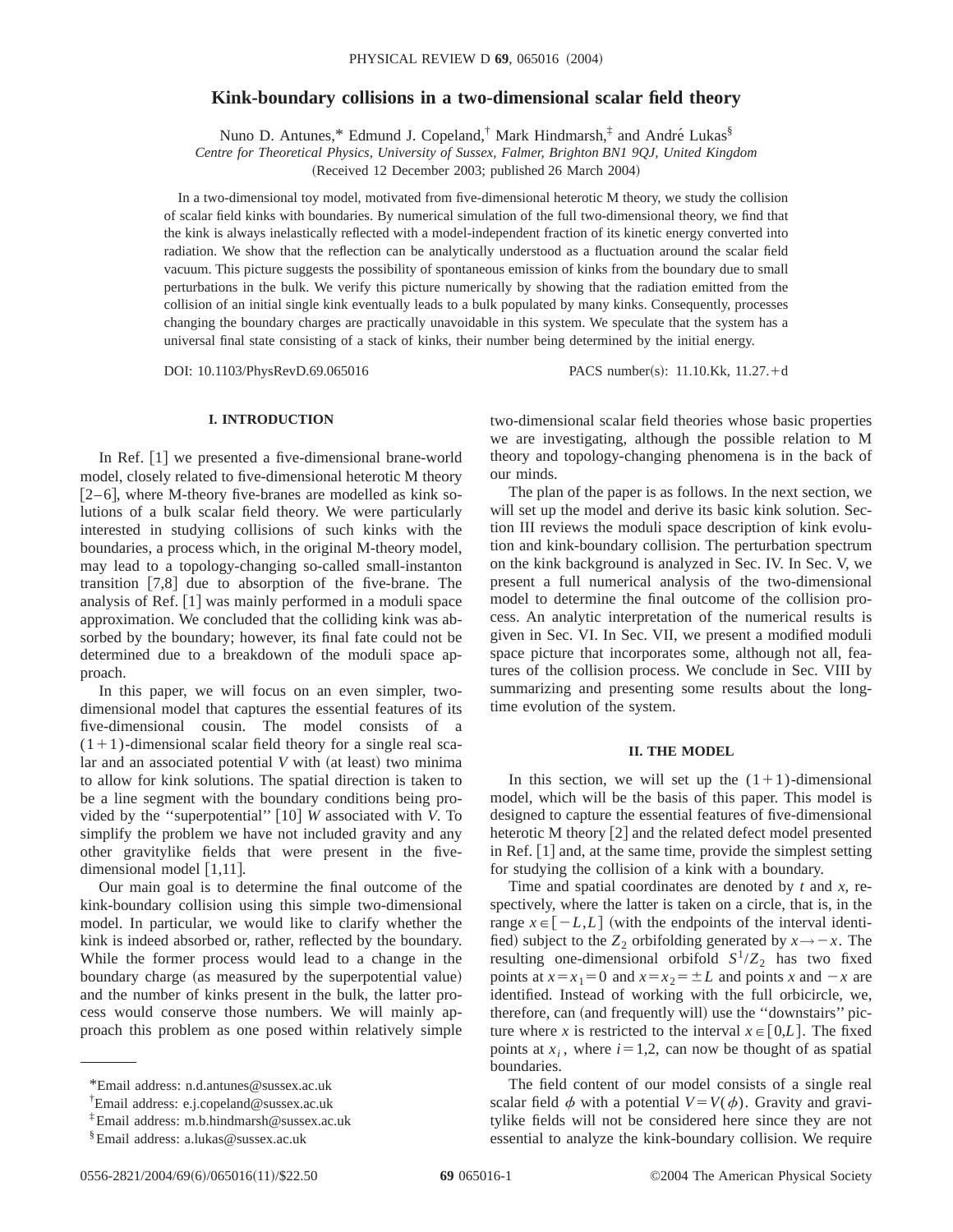the potential to have at least two different minima (with vanishing potential values) in order for kink solutions to exist. We also define the ''superpotential'' *W* by

$$
W' = \sqrt{2V(\phi)}.
$$
 (2.1)

where here and in the following the prime denotes the derivative with respect to  $\phi$ . We will be interested in actions of the type

$$
S = \int dt \int_{-L}^{L} dx \left\{ \frac{1}{2} \left( \frac{\partial \phi}{\partial t} \right)^2 - \frac{1}{2} \left( \frac{\partial \phi}{\partial x} \right)^2 - V(\phi) \right\}
$$

$$
- 2 \delta(x - 0) W(\phi) + 2 \delta(x - L) W(\phi) \left\}.
$$
(2.2)

The equations of motion and boundary conditions in the boundary picture are then given by

$$
\frac{\partial^2 \phi}{\partial t^2} = \frac{\partial^2 \phi}{\partial x^2} - V'(\phi), \quad \frac{\partial \phi}{\partial x}\bigg|_{x_i} = W'(\phi)|_{x_i}.
$$
 (2.3)

For the numerical simulations and for concreteness we will often use the quartic potential

$$
V(\phi) = \frac{1}{8}g^2(\phi^2 - v^2)^2
$$
 (2.4)

with associated superpotential

$$
W = -\frac{1}{2}g\left(\frac{1}{3}\phi^3 - \phi v^2\right).
$$
 (2.5)

The form of the boundary term in the action  $(2.2)$  has been chosen to facilitate the existence of Bogomol'nyi-Prasad-Sommerfield (BPS) solutions. This can be understood by focusing on static configurations  $\phi = \phi(x)$ . For such configurations, the action can be written as

$$
S \sim \int_0^L dx \left(\frac{d\phi}{dx} - W'\right)^2.
$$
 (2.6)

Note that the boundary terms that arise from partial integration when converting the action  $(2.2)$  into the above form are precisely cancelled by the original boundary terms in  $(2.2)$ . Hence, we find static solutions  $\phi = \phi(x)$  of our action satisfy the first order equation

$$
\frac{d\phi}{dx} = W'.\tag{2.7}
$$

Conversely, solutions to this first order equation clearly satisfy the boundary conditions as well as the second-order equation of motion in  $(2.3)$ , the latter by virtue of the relation between *V* and *W*.

From Eq. (2.7), the solution  $\phi_K$  of a kink can in general be written as

$$
\phi_K(x) = f(x - Z), \quad f^{-1}(\phi) = \int_{\phi_0}^{\phi} \frac{d\tilde{\phi}}{W'(\tilde{\phi})}. \quad (2.8)
$$

Here we take  $\phi_0$  to be the  $\phi$  value at the core of the kink, corresponding to the maximum of the potential. Then, the constant *Z* can be interpreted as the position of the kink's core as long as  $Z \in [0, L]$ . For *Z* outside this range, the core of the kink is no longer within the physical part of space and *Z* merely indicates the ''virtual'' position of the core.

For the quartic potential  $(2.4)$  the kink solution is given by

$$
\phi_{\mathcal{K}}(x) = v \tanh\left(\frac{x - Z}{2L_{\mathcal{K}}}\right),\tag{2.9}
$$

where the width  $L_K$  of the kink is given by

$$
L_{\rm K} = \frac{1}{gv}.\tag{2.10}
$$

As long as kinks are sufficiently away from the boundaries, the field  $\phi$  will be close to minima of its potential *V* on the boundaries. Then, the boundary superpotential takes values from a discrete set consisting of the values *W* assumes at the minima of the potential *V*. These discrete values can be interpreted as boundary charges. They are analogous to the topological boundary charges that appear in the related M-theory model  $[2,1]$ . In order to consistently maintain this interpretation, the superpotential must be monotonically increasing, and so Eq.  $(2.5)$  is only valid for  $-v < \phi < v$ .

We note that our boundary conditions are related to the family considered in Ref. [9]. These papers studied integrable  $(1+1)$ -dimensional field theories on the half line, including the sine-Gordon theory, with a two-parameter set of boundary conditions  $\phi' = M W'(\phi - \phi_0)$  at the origin. The fact that these boundary conditions do not spoil the integrability generated considerable interest.

#### **III. MODULI SPACE EVOLUTION**

In the preceding section, we have presented a oneparameter family of static BPS kink solutions for our theory ~2.2!, which is labeled by the parameter *Z*. Solutions exist for all values  $Z \in [-\infty, \infty]$  but only for  $Z \in [0, L]$  does *Z* correspond to the position of the kink's core. Otherwise, the kink's core is located ''outside'' and only its tail remains within the physical part of space. Values  $Z=0$  or  $Z=L$  correspond to a kink with its core being exactly located at one of the boundaries.

We would now like to consider physical motion in this moduli space of kinks by promoting *Z* to a slowly varying function of time,  $Z = Z(t)$ . A time evolution  $Z \rightarrow 0^+$  (*Z*  $\rightarrow$ *L*<sub>-</sub>), then describes the collision of the kink with the boundary at  $x=x_1=0$  ( $x=x_2=L$ ), which is the process we would like to study in this paper. For definiteness, we will focus on collisions with the boundary at  $x=0$  in the following but the conclusions, of course, apply to collisions with the other boundary at  $x=L$  as well.

The one-dimensional effective theory  $S_{\text{eff}}$  for the modulus  $Z = Z(t)$  can be obtained by inserting the kink solution  $(2.8)$ into the action  $(2.2)$  and integrating over the spatial coordinate. This results in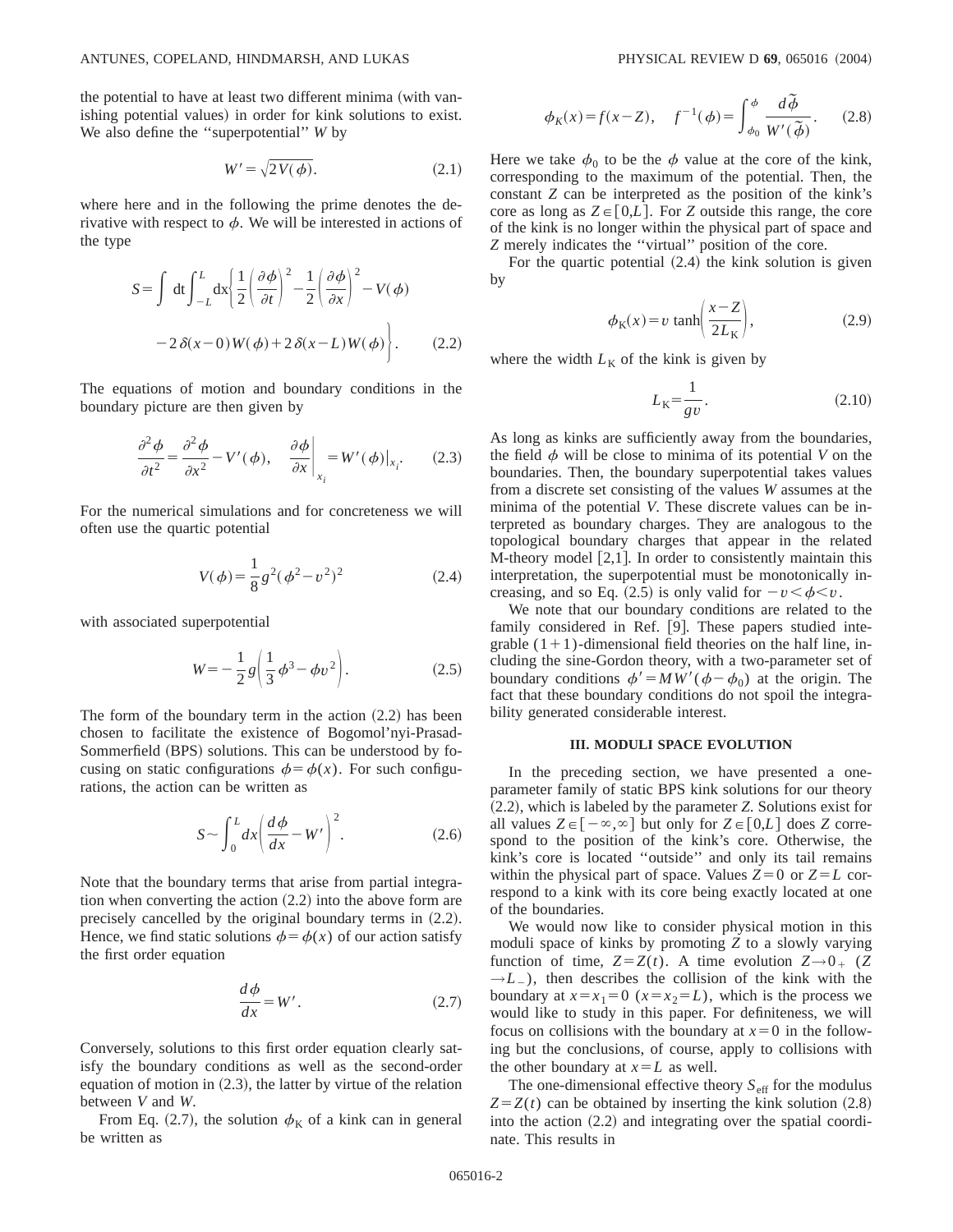

FIG. 1. The function  $F(Z)$  for an interval with length  $L=1$  and a kink width of  $L_K = 1/32\sqrt{2}$ .

$$
S_{\text{eff}} = \int dt F(Z) \dot{Z}^2, \tag{3.1}
$$

where the function  $F = F(Z)$  is given by

$$
F(Z) = W(f(L - Z)) - W(f(-Z)).
$$
 (3.2)

The last equation means that *F* is the difference of the boundary superpotentials evaluated on the kink solution. From this interpretation the qualitative behavior of *F* can be easily inferred. For  $Z \in [0,L]$  and well away from the boundaries (that is, away by more than the width of the kink) the field  $\phi_K$  is very close to neighboring minima of the potential on the two boundaries. More precisely,  $\phi_K(x=0)$  is very close to the minimum with the smaller superpotential value and  $\phi_K(x=L)$  is very close to the neighboring minimum with the larger superpotential value. This means, for such values of *Z* the function  $F(Z)$  is finite positive and approximately constant. On the other hand, for  $Z \leq 0$  or  $Z \geq L$  and away from the boundary,  $\phi$  is very close to the same minimum for both boundaries, which means that  $F(Z)$  is approximately zero (although still positive).

The function *F* can be computed for any given potential *V* and associated superpotential *W* to confirm this expectation. For the quartic potential  $(2.4)$ , the associated superpotential  $(2.5)$  and kink solution  $(2.9)$ , one finds

$$
F(Z) = gv3 \left[ \tanh\left(\frac{g}{2}v(x-Z)\right) - \frac{1}{3}\tanh^3\left(\frac{g}{2}v(x-Z)\right) \right] \Big|_{0}^{L}.
$$
\n(3.3)

This function has been plotted in Fig. 1 and it shows indeed the general properties discussed above. The constant value of *F* for *Z* inside the interval is given by

$$
F(Z) \approx 4gv^3/3
$$
 for  $Z \gg L_K$  and  $L - Z \gg L_K$ . (3.4)

For later purposes, it is also useful to note the asymptotic behavior of *F* for  $Z \ll -L_K$ , which will be relevant after a collision of the kink with the boundary at  $x=0$ . It is given by

$$
F(Z) \approx 4gv^3(1 - e^{-2gvL})e^{2gvZ} \text{ for } Z \ll -L_K. \quad (3.5)
$$

If the width of the kink  $L_K$  is much smaller than the size  $L$  of the interval,  $L_K \ll L$ , this reduces to

$$
F(Z) \approx 4 g v^3 e^{2 g v Z} \text{ for } Z \ll -L_K \text{ and } L_K \ll L. \tag{3.6}
$$

The equations of motion derived from the effective action  $(3.1)$  are simply

$$
\frac{d}{dt}(F\ddot{Z}^2) = 0,\t(3.7)
$$

where the dot denotes the derivative with respect to time. This leads to the first integral

$$
F\dot{Z}^2 = u^2 = \text{const},\tag{3.8}
$$

where  $u$  is a constant. This relation, of course, represents energy conservation. Together with the properties of *F* stated above it implies that *Z* evolves with constant velocity in the interval  $Z \in [0,L]$  and, once it has collided with the boundary at  $x=0$ , accelerates and evolves towards  $Z \rightarrow -\infty$  while  $\dot{Z}$ diverges. Moreover, from the explicit form of *F* one can show that *Z* reaches  $-\infty$  in a finite time. Of course, the validity of the effective theory  $(3.1)$  when *Z* and  $\dot{Z}$  diverge after a collision is at best doubtful. Although the effective theory provides a good description of slow kink motion for finite values of *Z*, it seems difficult, therefore, to draw any reliable conclusion about the outcome of the collision based on this effective theory. Three possibilities are conceivable. The kink could be absorbed by the boundary with its kinetic energy being completely converted into radiation (that is, fluctuations of  $\phi$  around one of its vacuum states). In this case the charge on the absorbing boundary would have changed by one unit between the initial and final state. It could be inelastically reflected with part of its kinetic energy being transferred to radiation or it could be elastically reflected. Then the boundary charge remains unchanged. We will now analyze the full two-dimensional theory  $(2.2)$  to determine which of these three possibilities is actually realized.

#### **IV. PERTURBATION SPECTRUM**

It is instructive to examine how the eigenfunctions and eigenvalues of small perturbations around the kink change with the modulus *Z*. To find the eigenvalues we must expand the field around the kink configuration  $\phi(x) = \phi_K(x - Z)$  $+\varphi(x)$  and solve the eigenvalue problem

$$
\left[ -\frac{d^2}{dx^2} + V''(\phi_K) + 2W''(\phi_K)\delta(x) \right] \varphi = \omega^2 \varphi. \quad (4.1)
$$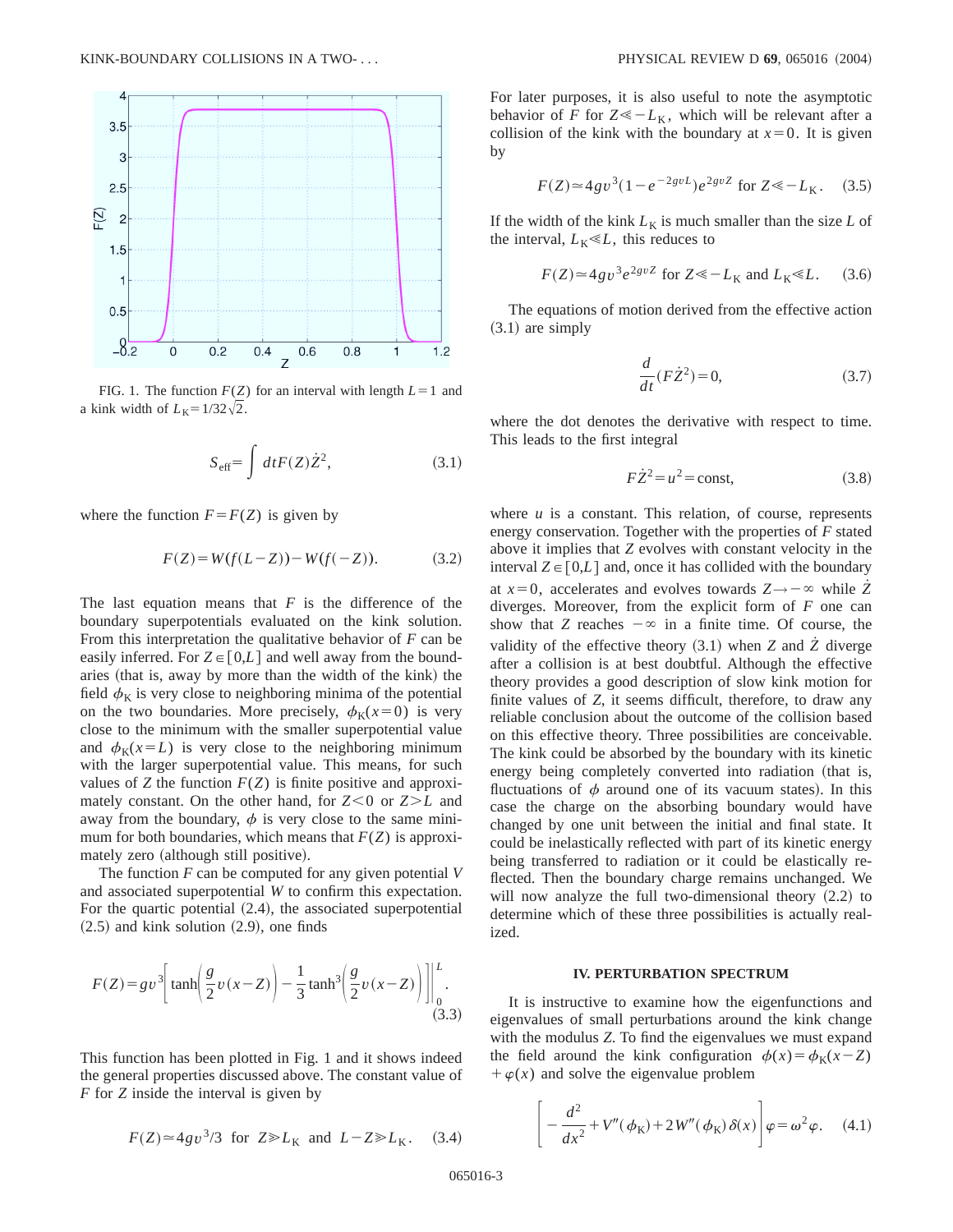

FIG. 2. The lowest three eigenvalues  $\omega^2$  as a function of kink position *Z*. As *Z* decreases, the bound state at  $\omega^2 = 1.5$  moves towards the continuum at  $\omega^2 = 2$ . In infinite volume it will remain bound, but exponentially weakly.

Here, we have neglected the contribution from the boundary at  $x=L$ , which is justified as long as the kink is sufficiently far away from this boundary. This can always be achieved by making *L* large. We would then expect that at large positive *Z*, the spectrum would be asymptotically close to that of an isolated kink  $[12]$ . For the quartic potential  $(2.4)$  one expects one zero mode with no nodes, a bound state with one node and eigenvalue  $\omega_1^2 = 3 \mu_-^2/2$ , and a continuum starting at  $\omega_2^2$  $=2\mu^2$ , where  $\mu = gv/\sqrt{2}$ . At large negative *Z*, the spectrum should be asymptotically close to that of the vacuum, which also possesses a nodeless zero mode and a continuum starting at  $\omega^2 = 2\mu^2$ , but no bound state.

Although the free kink eigenfunctions and eigenvalues are known exactly  $[12]$ , the nontrivial boundary condition, or equivalently the extra  $\delta$ -function contribution to the potential, change the problem. As we have not been able to find a solution to the eigenvalue problem in closed form, we resorted to a simple numerical method.

Equation  $(4.1)$  was discretized on a  $(2N+1)$ -point interval  $-L \le x \le L$ , using the lowest order discrete Laplacian

$$
-\frac{d^2}{dx^2}(y) \rightarrow -\frac{\varphi_{i+1} - 2\varphi_i + \varphi_{i-1}}{\Delta x^2},
$$
\n(4.2)

where  $\Delta x = L/N$ . At the left (right) boundary the double forward (backward) derivative was taken, which improves the accuracy at the expense of generating two spurious eigenfunctions with large negative eigenvalues. The  $\delta$  function was defined as  $\delta(x) \rightarrow \delta_{i0}/\Delta x$ . One should note that in defining the problem for both positive and negative values of *x*, we will find eigenfunctions that are both symmetric and antisymmetric under reflections around  $x=0$ . We are clearly interested only in the symmetric ones.

The eigenfunctions and eigenvalues are easily found using MATLAB. We took  $N=100$  and  $L=10$ , in units where  $\mu=1$ . The lowest three (0, 1, and 2 nodes) are shown for

 $-2 < Z < 2$  in Fig. 2. The closeness of the lowest eigenvalue to 0 is a measure of the accuracy of the procedure. The shapes of the eigenfunctions for  $Z=-2$ ,  $Z=0$ , and  $Z=2$ are shown in Fig. 3.

As we will see later, the existence of a zero mode for all values of the kink position *Z* is crucial for an understanding of the kink-boundary collision. We will also find that it has important implications for the creation of kinks due to spontaneous emission from the boundary.

#### **V. NUMERICAL SIMULATION**

As we have seen in the previous sections, a straightforward moduli calculation suggests that, as the kink collides with the boundary, it should cross it and accelerate towards infinity. As a result, the field configuration inside the bulk will approach one of the true vaccua of the theory. We could then expect the kinetic energy of the kink to be converted into radiative excitations of the vacuum that would propagate away from the boundary. This reasoning suggests the kink should be absorbed by the boundary as a result of the collision. In this section we will test this expectation by performing numerical simulations of the kink/boundary collision. As we will see, a more complex picture will emerge, showing how the moduli description fails to capture the essential features of the collision process.

We model the bulk equation of motion, Eq.  $(2.3)$ , with the quartic potential  $(2.4)$  on a 1D lattice using a second order discretization of the Laplacian operator, and propagate it in time according to a standard leapfrog algorithm. The implementation of the boundary condition is less straightforward, since it relates a function of the field to its spatial derivative. Taking as an example the boundary condition at  $x=0$ , we discretize it as

$$
\frac{\phi_1 - \phi_0}{\delta x} = W'(\phi_m),\tag{5.1}
$$

where  $\phi_m$  is the value of the field evaluated at some point in the interval  $(0, \delta x)$ . We allowed for different choices of the discretization scheme by writing  $\phi_m = (1-G)\phi_0 + G\phi_1$ , with *G* a parameter lying between 0 and 1. Since the discretized spatial derivative is effectively evaluated in the midpoint between lattice sites  $i=0$  and  $i=1$ , the most natural option is to set  $G=0.5$ . We confirmed that this choice is the most accurate one, by evolving in time a stationary kink configuration, with its core placed near the boundary. For  $G$   $>$  0.5 the kink is slightly repelled by the boundary, whereas for  $G \leq 0.5$  the boundary has an attractive effect. The disadvantage of setting  $G=0.5$  is that it turns Eq.  $(5.1)$  into a nonlinear implicit equation for  $\phi_0$ , which has to be solved numerically for each time step. This is clearly the case for any choice of *G* other than  $G=1$ . On the other hand, for the lattice action obtained by a straightforward discretization of Eq.  $(2.2)$ , the only energy conserving algorithm corresponds to  $G=0$ . For  $G>0$  we cannot rely on energy conservation as test of the adequacy of the choice of time step. Of course all schemes conserve energy in the  $\delta x \rightarrow 0$  limit. Since we are dealing with a one-dimensional system, we had no seri-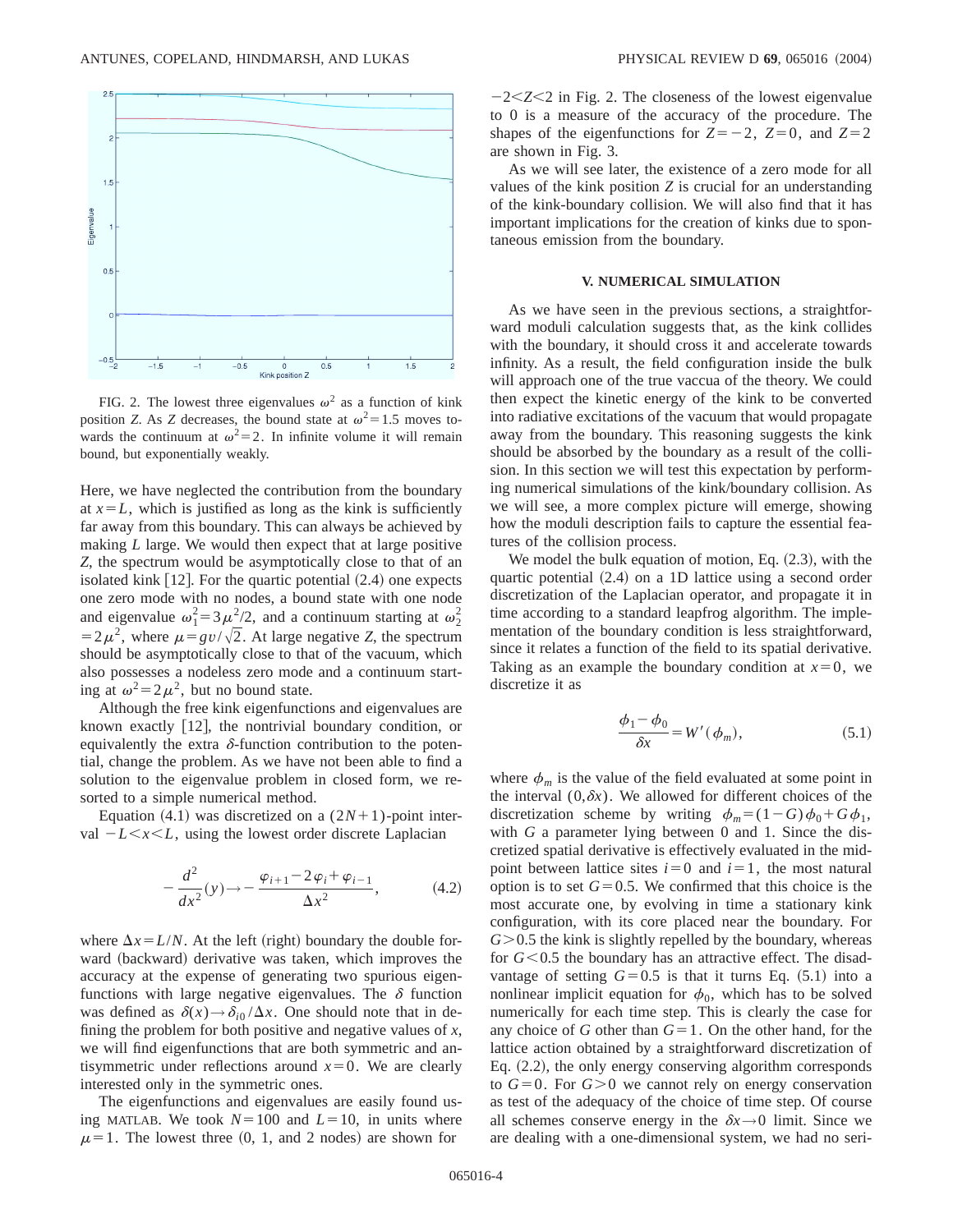

FIG. 3. Graphs of the eigenfunctions corresponding to the lowest three eigenvalues for the kink at (a)  $Z=-2$ , (b)  $Z=0$ , and (c) Z = 2. At the top is a graph of the field  $\phi$  itself.

ous computational restrictions and we chose to work with  $G=0.5$ . We have checked that, in the limit of small lattice spacing, the three values  $G=0$ , 0.5, and 1 lead to the same results. The boundary condition equation, Eq.  $(5.1)$ , was solved using an implementation of the Newton-Raphson method (see Ref.  $[13]$ ).

The initial conditions for the numerical evolution should model, as closely as possible, a kink in the bulk with a given velocity  $\dot{Z}_i$  moving towards one of the boundaries. We set up the initial field configuration as  $\phi_K(x-Z_i)$  using the kink profile in Eq.  $(2.9)$ , with  $Z_i$  the initial core position far from both boundaries. The initial field momentum is defined as  $\Pi = -\dot{Z}_i \partial_x \phi_K$ , where  $\dot{Z}_i$  is the chosen initial kink velocity. The simulations were run for a theory with  $g=2\sqrt{2}$  and *v* = 1, which implies a kink width of  $L_K = 1/2\sqrt{2}$ . We chose a box of physical length  $L=16$ , comfortably larger than the kink width. For high and midrange kink velocities, the lattice parameters were set to  $\delta x = 0.0125$  and  $\delta t = 0.005$ . Low collision velocities lead to a large total simulation time and a smaller time step is needed to avoid error accumulation. For the lowest velocities we used  $\delta x = 0.00125$  and  $\delta t = 0.001$ .

We explored a wide range of collision velocities, letting  $\dot{Z}_i$  vary between 0.01 and 0.75 in steps of 0.01. In Fig. 4 we can see a series of snapshots of  $\phi$  for several evolution times in a typical run (in this case  $\dot{Z}_i = 0.3$ ). During the first part of the evolution the kink moves towards the boundary with constant velocity. As its core starts moving into the boundary there is, as expected from the moduli picture, an increase in *Z˙* . At some point the kink leaves the bulk completely and the field is left in the true vacuum, oscillating rapidly in the vicinity of the boundary. The kink then ''returns'' into the simulation box, moving away from the boundary with decreasing velocity at first. When its core is well inside the bulk the kink velocity oscillates around an average value  $\dot{Z}_f$ . This final value is always smaller than the initial velocity  $\dot{Z}_i$ , as some energy is lost into radiation during the collision. In the late time profiles in Fig. 4 we can see these radiative perturbations moving away from the boundary.

In Fig. 5 we have a plot of the kink velocity versus time.  $\dot{Z}(t)$  was evaluated by numerical differentiation of the position of the core of the kink  $Z(t)$ . This in turn was defined as the position of the zero of the field, obtained by interpolating  $\phi$  as its sign changes. The same features of the evolution can be seen, with  $\dot{Z}(t)$  increasing as the kink approaches the boundary, and being reflected later on with a lower final velocity. Note that in both the beginning and end periods of the evolution, the velocity is not strictly constant, oscillating around an average value. This indicates that in both cases, apart from the translational mode, other modes of the kink are excited. As far as the initial condition is concerned this was expected since we are not using a Lorentz boosted kink, which would clearly not obey the boundary conditions. This effect is particularly visible for high kink velocities, both before and after the collision.

Surprisingly, the overall qualitative pattern of the evolution did not change within the whole range of velocities ob-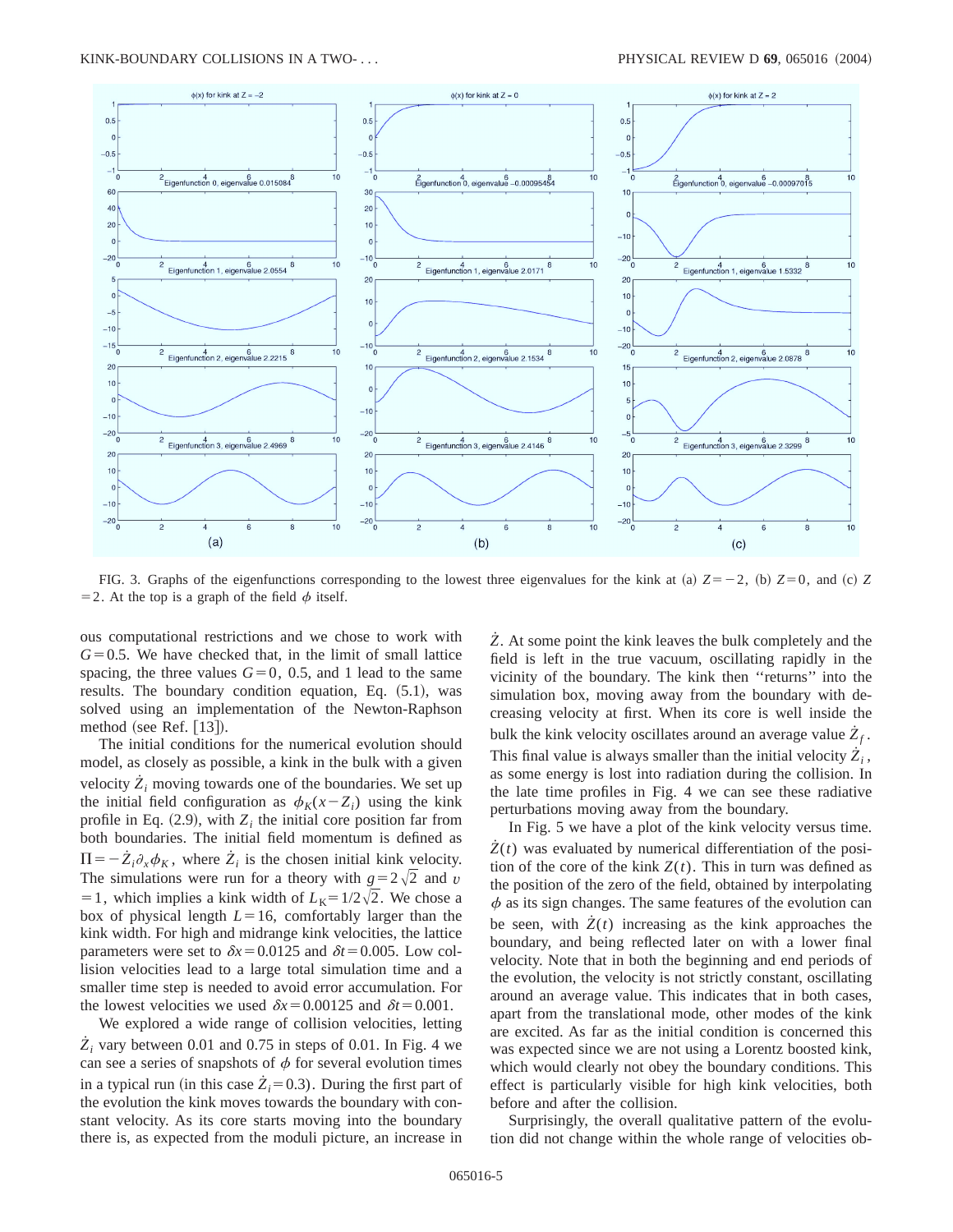

FIG. 4. Kink collision for initial velocity  $\dot{Z}_i = 0.3$ . In the first two snapshots,  $t=0.2$  and  $t=10$ , the kink moves towards the boundary with approximately constant velocity. For  $t=18$  most of the core has already crossed the boundary, although the profile inside the bulk remains relatively undistorted. For  $t=19$  the field oscillates around the true vacuum. These perturbations propagate away at the speed of light, as seen in the next two plots. At  $t=22$  the kink core has reentered the bulk, and in the final plot we can see the final kink profile, moving away from the boundary with constant velocity.

served. Even for very low velocities, where we expected the reasoning based on the moduli calculation to be applicable, the incoming kink was always reflected by the boundary after the collision. In the next few sections we will try to explain this behavior and gain a deeper quantitative understanding of the collision process.



FIG. 5. Kink velocity versus time for initial velocity  $\dot{Z}_i = 0.3$ . As predicted by the moduli calculation, the kink accelerates as it approaches the boundary. After the collision it returns into the bulk with a lower final velocity. During the collision period, when the core is outside the bulk, the kink position cannot be determined by the zero of the field, and we have defined the kink velocity as zero.

#### **VI. COLLISION AS A VACUUM PERTURBATION**

As we have seen in Sec. III, the motion of the kink should be well described by the moduli equations of motion, up to the point when the velocity of its core becomes too large. For low values of the initial velocity  $\dot{Z}_i$ , we expect this to happen when the kink core is outside the bulk and far from away from the boundary. That this is the case can be easily shown using the moduli energy conservation equation  $(3.8)$ . Assuming that the moduli approximation breaks down for velocities above a certain  $\dot{Z}_{max}$ , then Eq. (3.8) implies that the corresponding core position *Zmax* should satisfy

$$
F(Z_{max}) = \frac{4}{3} g v^3 \left(\frac{\dot{Z}_i}{\dot{Z}_{max}}\right)^2.
$$
 (6.1)

Here we assumed the kink to be initially inside the bulk and far from its boundaries so that  $(3.4)$  applies. Clearly, the form of  $F(Z)$  implies that for  $\dot{Z}_i$  small enough,  $Z_{max}$  can be made arbitrarily large.

If, when the maximal velocity is reached, we have *Zmax*  $\ll -L_K$ , the field configuration in the bulk will be everywhere very close to the vacuum *v*. This suggests that for low  $\dot{Z}_i$ , we could use the linearized equations of motion around  $\nu$  to describe the evolution, after the moduli approximation breaks down. In this section we will use this approach to show that the kink bounces back inelastically after the collision, confirming the previous simulation results.

#### **A. Expansion basis for linearized equations of motion**

As discussed above we perturb around the vacuum *v* and write  $\phi = \varphi + v$ . For small  $\varphi$  the field equation of motion reduces to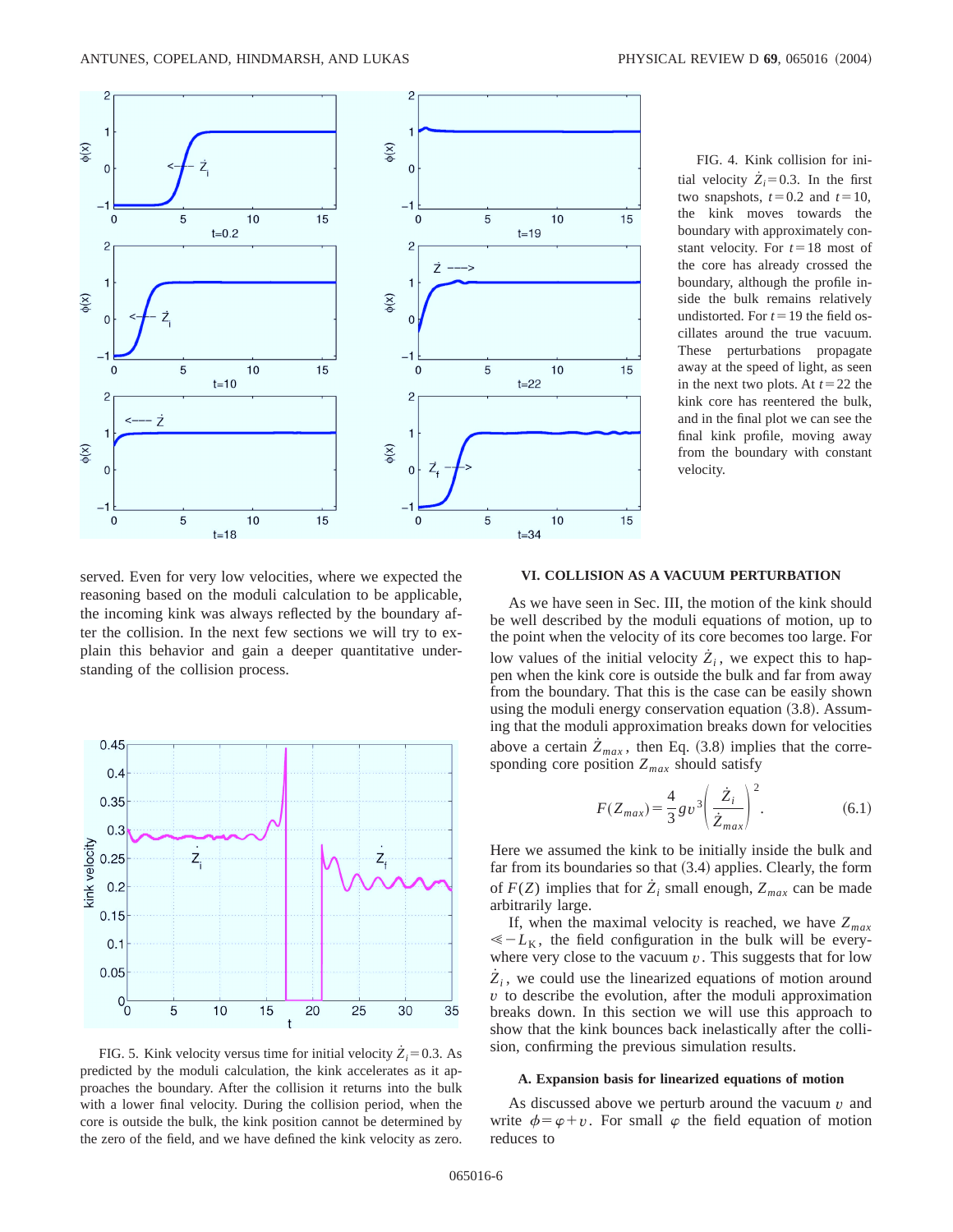$$
\ddot{\varphi} = \varphi'' - m^2 \varphi, \tag{6.2}
$$

where  $m = gv$  in the case of the quartic potential. The nontrivial contribution to the evolution will come from the boundary condition, which is given by

$$
\varphi'(x_i, t) = (g/2) |\phi^2(x_i, t) - v^2| = m |\varphi(x_i, t)|. \quad (6.3)
$$

In this section we will focus on a collision taking place at the left boundary,  $x=0$ , and effectively assume the bulk to be half-infinite. This should be a reasonable approximation as long as the size of the bulk is larger than the collision time, so that effects from the radiation produced during collision reaching the opposite boundary can be neglected. Note that, as a consequence of the norm in  $(6.3)$ , the boundary condition for  $\varphi$  is nonlinear. Nevertheless, for periods of the evolution during which  $\varphi$  does not change sign at the origin,  $(6.3)$  reduces to a linear equation. In particular we have

$$
\varphi'(0,t) = m\varphi(0,t), \quad \text{if} \quad \varphi(0,t) > 0,
$$
 (6.4)

$$
\varphi'(0,t) = -m\varphi(0,t), \quad \text{if} \quad \varphi(0,t) < 0. \tag{6.5}
$$

This implies that we can still expand arbitrary solutions of  $(6.2)$  and  $(6.3)$  in terms of given mode functions, as long as we use a different basis for different periods of the evolution. We start with the case  $\varphi(0,t) > 0$ . A complete basis of solutions of  $(6.2)$  satisfying  $(6.4)$  is given by

$$
\varphi_k(x,t) = N_k e^{\pm i\omega t} \bigg[ \cos(kx) + \frac{m}{k} \sin(kx) \bigg],
$$
  

$$
w^2 = k^2 + m^2, \quad k > 0.
$$
 (6.6)

To obtain the normalization coefficient we define the mode functions in a finite box of size *L*, leading to  $N_k^2$  $=2k^2/(L\omega^2)$ . In the end of the calculation we will take *L*  $\rightarrow \infty$ . As for *k*, it will have a discrete spectrum depending on the boundary conditions on the right end of the box. For simplicity we chose periodic boundary conditions, implying  $cos(kL)+(m/k)sin(kL)=1$ . As the box size is taken to infinity this should not be relevant for the final result.

In the case of negative field values  $\varphi(0,t)$  the basis is given by

$$
\varphi_k(x,t) = N_k e^{\pm i\omega t} \left[ \cos(kx) - \frac{m}{k} \sin(kx) \right],
$$
  

$$
w^2 = k^2 + m^2, \quad k > 0
$$
 (6.7)

with  $cos(kL) - (m/k)sin(kL) = 1$ . Here  $N_k^2$  is a normalization that will be unimportant for the subsequent calculation. In addition, for the case of negative field values  $\varphi(0,t)$  and only for this case, there is also a zero-mass solution of the general form

$$
\varphi_0(x,t) = (a+bt)e^{-mx}.
$$
 (6.8)

This zero mode corresponds to the tail of the kink when its core is far outside the bulk. It can be seen as the linearized version of the translational zero mode of the kink. As we will see, this is the essential feature that distinguishes the evolution in the two regimes,  $\varphi > 0$  and  $\varphi < 0$ .

#### **B. Linear solution**

We now apply the above results to the kink/boundary collision situation. For simplicity, we define  $t=0$  as the time when the moduli approximation breaks down. For this time, we must find the corresponding field configuration inside the bulk which can then be taken as initial condition for the equations of motion linearized around the vacuum. When the kink core is very far from the boundary, the bulk field and its time derivative can be approximated by

$$
\phi(x,t) = v - 2v e^{mZ(t)} e^{-mx},
$$
\n(6.9)  
\n
$$
\partial_t \phi(x,t) = -2mv \dot{Z}(t) e^{mZ(t)} e^{-mx}.
$$
\n(6.10)

We will assume that we can neglect the small perturbation around the vacuum and that effectively  $\phi = v$  in the bulk at  $t=0$ . The derivative term, on the other hand, remains finite even as  $\dot{Z}(t)$  diverges. Using energy conservation  $(3.8)$  and  $(3.6)$  we obtain

$$
4mv^2e^{2mZ}\dot{Z}^2 = F(Z_i)\dot{Z}_i^2,\tag{6.11}
$$

which implies, using the asymptotic expansion for  $F(Z)$ , that

$$
e^{mZ}\dot{Z} = \frac{\dot{Z}_i}{\sqrt{3}}.\tag{6.12}
$$

This allows us to express the finite amplitude of the velocity profile at collision time in terms of the initial velocity of the kink. The perturbation field at  $t=0$  is then defined as

$$
\varphi(x,0) = 0,\tag{6.13}
$$

$$
\dot{\varphi}(x,0) = -\frac{2}{\sqrt{3}}mv\dot{Z}_i e^{-mx}.
$$
\n(6.14)

These are now to be taken as initial conditions of the linearized equations of motion. Since  $\varphi > 0$  we will be entering a phase of the evolution for which  $\varphi(0,t)$ . and we should expand  $(6.14)$  in terms of the corresponding basis  $(6.6)$ . The expansion coefficients are easily obtained (the result depends only on integrals of products of exponentials and trigonometric functions) leading to

$$
\varphi(x,t) = \frac{4A}{L} m(1 - e^{-mL}) \sum_{k} \frac{k^2}{\omega^5} \sin(\omega t)
$$

$$
\times \left[ \cos(kx) + \frac{m}{k} \sin(kx) \right], \tag{6.15}
$$

where  $A=(2/\sqrt{3})mv\dot{Z}_i$  is the amplitude of the exponential tail in the initial velocity profile for the field.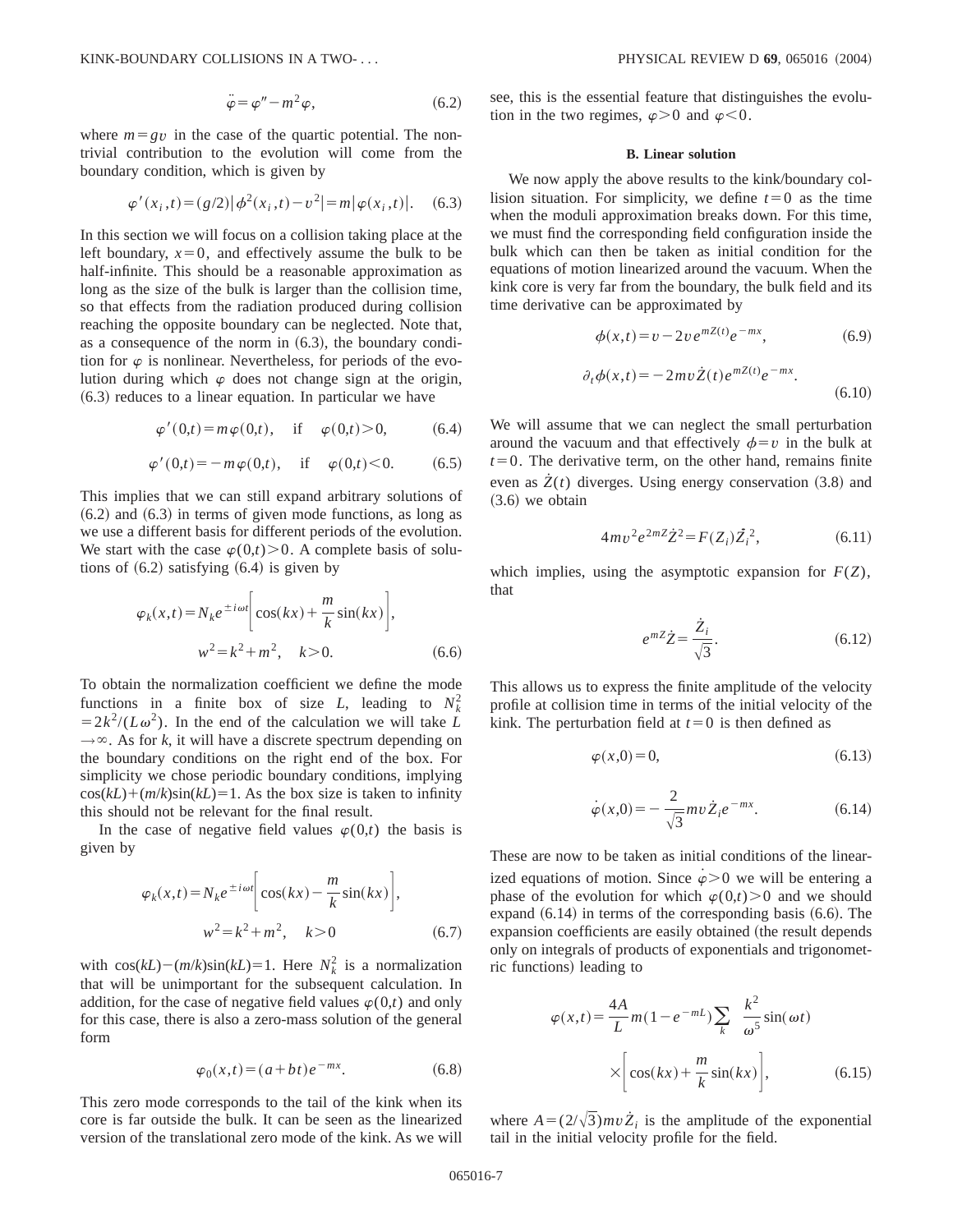Equation (6.15) is only valid as long as  $\varphi(0,t) > 0$ . When the field becomes negative at the origin, the boundary condition changes sign and the solution should then be expanded in terms of the second basis  $(6.7)$ . Let us define a "reflection" time"  $t_R$ , for which the solution becomes negative at the boundary, that is  $\varphi(0,t_R)=0$ . We can use (6.15) to calculate explicitly the mode amplitudes of  $\varphi(x,t_R)=0$  in terms of the  $\varphi$ <0 basis. The new ingredient now is the presence of the zero mode. All other modes are oscillatory, corresponding to the radiation that will propagate away from the boundary after the collision. The zero mode  $\varphi_0$ , on the other hand, will grow linearly in time, becoming the tail of the incoming kink. The situation will now mirror what happened before the collision, with the amplitude of the massless mode being related to the final velocity of the reflected kink  $Z_f$ . We define the zero mode amplitude as

$$
a_0 = \int dx \partial_t \varphi(x, t_R) N_0 e^{-mx}, \qquad (6.16)
$$

where  $N_0^2 = 2m/(1-e^{-2mL})$  is the corresponding normalization factor. The time derivative of the field at  $t_R$  will be given by

$$
\dot{\varphi}(x, t_R) = a_0 N_0 e^{-mx} + \text{oscillatory terms.} \qquad (6.17)
$$

Since we are mainly interested in determining the final velocity of the reflected kink, we will not calculate explicitly the positive *k* component of the field. We define the amplitude of the exponential term in  $\varphi(x, t_R)$  as  $B = a_0 N_0$ , and in analogy with the calculation for the kink before the collision,  $(6.14)$  leads to

$$
\dot{Z}_f = \frac{\sqrt{3}}{2mv}B.\tag{6.18}
$$

A *reflection coefficient* can be defined as  $R = \dot{Z}_f / \dot{Z}_i = B/A$ , quantifying the elasticity of the collision. The amplitude *B* can be easily obtained by performing the integral in Eq.  $(6.16)$ , leading to the expression

$$
R = \frac{B}{A} = N_0^2 \frac{2}{L} (1 - e^{-mL})^2 4m^2 \sum_{k} \frac{k^2}{\omega^6} \cos(\omega t_R)
$$
 (6.19)

for the reflection coefficient where  $\omega$  is given in Eq. (6.6). Note that this solves the problem. We have obtained a formula for the reflection coefficient in terms of the reflection time  $t_R$ , which, in turn, is implicitly determined by Eq.  $(6.15)$  as the time satisfying  $\varphi(0,t_R)=0$ .

#### **C. Comparison with numerical data**

To evaluate exact numerical values it is convenient to approximate the series obtained in the previous section by integrals. There is a slight subtlety involved, related to the fact that we must add over all values of *k* that solve the periodic boundary condition  $cos(kL)+(m/k)sin(kL)=1$ . This equation is solved by  $k=2n\pi/L$ , and by an extra nontrivial solution in every interval  $(2n\pi/L,2(n+1)\pi/L)$ . This sec-



FIG. 6. Reflection time versus collision velocity for a model with  $g=2\sqrt{2}$ ,  $v=1,m=2\sqrt{2}$ . The theoretical prediction (6.22) for this choice of parameters is  $t_R$ =0.73. The reflection time  $t_R$  was defined as the length of time for which  $\phi(0,t)$ .*v* for each simulation.

ond solution approaches  $k=2n\pi/L$  as  $n\rightarrow\infty$ . In replacing sums over *k* by integrals we must take into consideration the fact that there are two *k*'s in each interval of length  $2\pi/L$ and use  $(\pi/L)\Sigma_k \rightarrow \int dk$  [rather than  $(2\pi/L)\Sigma_k \rightarrow \int dk$ ]. Using the continuum version of  $(6.19)$  we obtain for the reflection coefficient

$$
R = \frac{16m^3}{\pi} \int_0^\infty dk \frac{k^2}{\omega^6} \cos(\omega t_R). \tag{6.20}
$$

The reflection time  $t_R$  is given implicitly by

$$
\int_0^\infty dk \frac{k^2}{\omega^5} \sin(\omega t_R) = 0 \tag{6.21}
$$

Both integrals can easily be rescaled and evaluated numerically, leading to the final results:

$$
t_R = \frac{2.06}{m}, \quad R = 0.63. \tag{6.22}
$$

These compare very well with the simulation results in the limit of low collision velocities, as illustrated in Figs. 6 and 7. As the initial kink velocity increases deviations from the analytical result can be observed. This is to be expected, since for higher velocities the moduli approximation should break down earlier, making Eq.  $(6.14)$  a worse guess for the form of the initial conditions for the linear regime. Also, we should expect corrections to the linear approximation as the field starts probing the nonlinearities of the potential during the collision, for high  $\dot{Z}_i$ . Still, in the particular system simulated, the numerical results remain within 10% of the analytical prediction for velocities up to  $\dot{Z}_i = 0.3$ .

It is interesting to note that Eq.  $(6.22)$  depends only on the mass of the perturbed theory around the vacuum. In fact, it is easy to see that the derivation leading to this result could be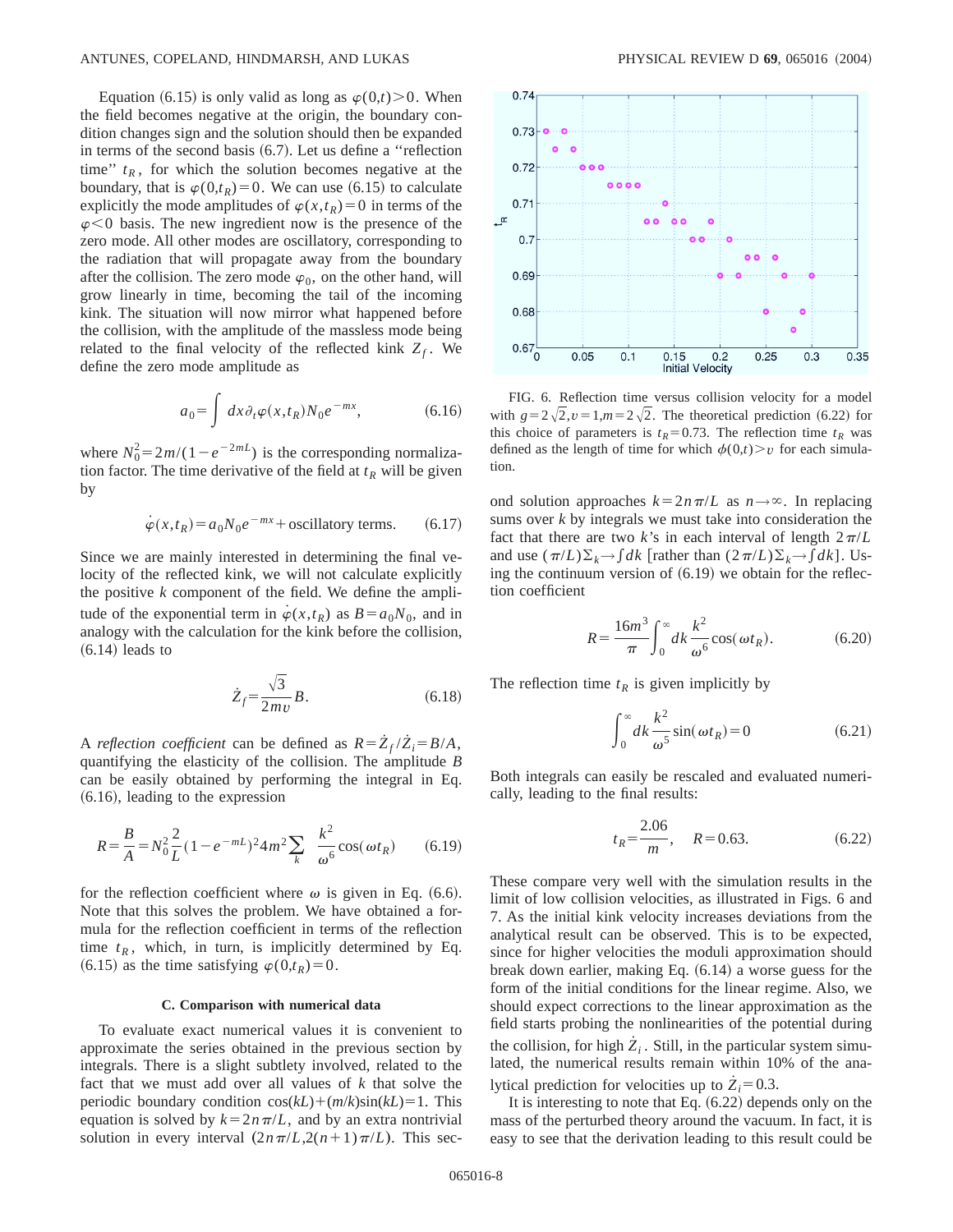

FIG. 7. Reflection coefficient versus collision velocity for *g*  $=2\sqrt{2}, v=1, m=2\sqrt{2}$ . The (model independent) analytical prediction is  $R=0.63$ . Both the initial and final velocities were determined by fitting the position of the core of the kink (as defined in Sec. V) to a straight line in the relevant regimes.

reproduced for a general potential with nonvanishing second order derivative at the true vacuum. In particular, for this class of potentials, the reflection coefficient should be model independent. We confirmed this remarkable result by simulating a few collision velocities for a sine-Gordon model. As expected, we observed  $R=0.63$ .

#### **VII. MODULI SPACE INTERPRETATION OF THE KINK-BOUNDARY COLLISION**

Can we find an interpretation for our results in terms of a suitable modification of the one-dimensional moduli-space approximation described in Sec. III? As before, we focus on a collision with the boundary at  $x=0$ . In view of the effective action (3.1), it seems natural to introduce a new field  $\zeta$ with a canonically normalized kinetic term by setting

$$
\frac{d\zeta}{dZ} = \pm \sqrt{F}, \quad \zeta(Z) = \pm \int_{-\infty}^{Z} d\widetilde{Z} \sqrt{F(\widetilde{Z})}. \tag{7.1}
$$

Note that the integral in this definition is indeed finite, which corresponds to the fact that *Z* reaches  $-\infty$  in a finite time. For a positive (negative) sign in the above definition the full range of  $Z$  values is mapped into positive (negative)  $\zeta$  values while the point  $Z=-\infty$  is mapped to  $\zeta=0$  for both signs. The effective action  $(3.1)$  now takes the canonical form

$$
S_{\rm eff} = \int dt \dot{\zeta}^2 \tag{7.2}
$$

and leads to the first integral

$$
\dot{\zeta} = V = \text{const.}\tag{7.3}
$$

Let us discuss the collision process in terms of the new field  $\zeta$ . We start off at some finite, positive value  $\zeta$ , corresponding to the kink being located between the boundaries, and move with a constant, negative velocity towards  $\zeta=0$ . When  $\zeta$ reaches some smaller, positive value, corresponding to the position of the boundary at  $x=0$ , the collision takes place. From there  $\zeta$  continues to evolve to zero and, finally, into negative values. Nothing special happens at  $\zeta=0$ , which corresponds to the formerly problematic point  $Z=-\infty$ . We would now like to reinterpret this evolution of  $\zeta$  in terms of our original field  $Z$ . Note that, from Eq.  $(7.1)$  we have

$$
\dot{Z} = \begin{cases}\n+V/\sqrt{F} & \text{for } \zeta > 0 \\
-V/\sqrt{F} & \text{for } \zeta < 0.\n\end{cases}
$$
\n(7.4)

This means crossing of  $\zeta=0$  after a collision implies a sign change in the velocity of *Z* and, hence, a reflection of the kink. This is precisely what we have found in the full twodimensional theory. An alternative way of stating this is to note that  $\zeta$  is really defined on  $R/Z_2$ . Here the  $Z_2$  identifies  $\zeta$ and  $-\zeta$ , which correspond to the same field value *Z*. In fact, upon including the other boundary the  $\zeta$  moduli space is, perhaps not surprisingly, given by  $S^1/Z_2$ . Note, however, the fixed points of this moduli space orbifold do not quite correspond to the fixed points of the space-time orbifold (which are at  $x=0,L$ ) but rather to the points "at infinity," that is,  $Z = \pm \infty$ .

There are two obvious conclusions about the collision process that we can deduce from our simple picture. First, the absolute values of the kink velocity,  $|V|$ , before and after the collision are the same, that is, the reflection is elastic and the reflection coefficient is  $R=1$ . This is in obvious disagreement with our two-dimensional results, which showed the reflection is inelastic even at low velocities with a reflection coefficient  $R \approx 0.63$ . This disagreement arises because the modified moduli space picture still does not correctly describe the system for a short time period, corresponding to the reflection time  $t_R$ , when the modulus  $\zeta$  is not defined. During this short period, the additional radiation is created, a process that clearly cannot be described by our effective moduli space theory with a single degree of freedom.

Second, the total time  $t_{\text{refl}}$  between the two crossings of the core of the kink with the boundary is given by

$$
t_{\text{refl}} = \frac{2}{V} \int_{-\infty}^{0} \sqrt{F(Z)} dZ. \tag{7.5}
$$

Note, this time is different from the reflection time  $t_R$  defined earlier and, for low velocities, we have  $t_{\text{refl}} \geq t_R$ . While  $t_{\text{refl}}$  is the total time the kink vanishes "behind" the boundary,  $t<sub>R</sub>$  is the time the moduli space approximation breaks down when the kink is far outside at  $Z \rightarrow -\infty$  or  $\zeta \approx 0$ . Comparison with the numerical simulations shows that the above formula approximates *t* refl well for low velocities with the typical discrepancy being of order  $t_R$ . This is understandable since the main contribution to the integral in Eq.  $(7.5)$  comes from the region  $Z \approx 0$  around the boundary where the moduli space approximation is still valid.

Another conclusion from Eq.  $(7.5)$  is that the kink can disappear behind the boundary for an arbitrarily long time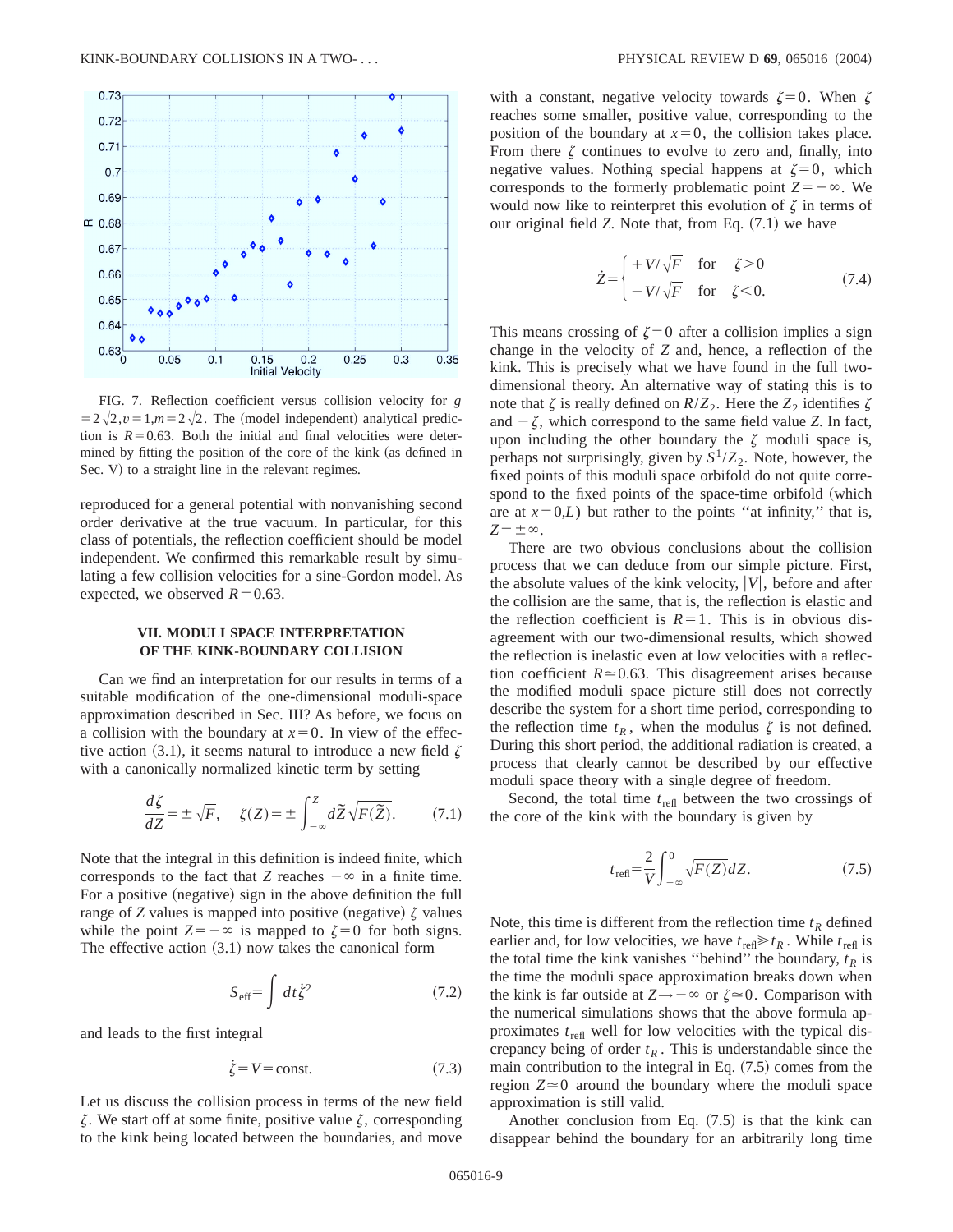for sufficiently low initial velocity. However, as we have seen, it eventually always reemerges and is reflected back into the bulk.

#### **VIII. CONCLUSIONS**

Combining the numerical and analytical results discussed above, a consistent picture of the kink/boundary collision process begins to emerge. We found that for most of the evolution the system is well described by an effective theory for the kink position modulus. As the kink leaves the bulk and the modulus diverges, there is a short period of time (the reflection time  $t_R$ , in the notation of Sec. VI) for which this approximation breaks down. During this stage, the field in the bulk takes values outside the interval  $(-v,v)$  between the two minima of the potential and, as a consequence, the moduli approximation is not defined. Solving the full field theory for this period of the evolution, we showed that the kink is always inelastically reflected back into to the bulk. After the collision the kink moves in the bulk following once again the moduli equations of motion. We presented an analytical approach that describes the kink reflection as a fluctuation of the scalar field around its vacuum state. This picture led to analytic expressions for the reflection coefficient  $R$  (the ratio of initial and final kink velocity) and the reflection time  $t_R$ . These analytical results turned out to be in good agreement with the numerical simulations for low kink velocities, thereby supporting our analytical approach. Remarkably, the reflection coefficient and, hence, the fraction of energy lost into radiation during a collision, turned out to be model independently given by  $R \approx 0.63$ .

Although we have shown that the reflection of the kink can be modelled by a formal continuation of the moduli space, some aspects of the collision, such as its inelasticity, and an extra time delay  $t_R$ , are not correctly reproduced within this moduli space approach. So far we have not been able to find an alternative description of the collision that does not require taking into account the full set of degrees of freedom of the two-dimensional field theory. It is possible that a more adequate moduli space description can be achieved by a different continuation of the moduli space but clearly more work is needed to settle this question.

These results may be disappointing at first as they seem to imply that the number of kinks in the bulk and the charges on the boundaries are always conserved during collisions. Initially we had expected to find examples of collisions for which the kink would be absorbed by the boundary, leading to a change of the boundary charge  $[1]$ . In the related M-theory model  $[2,1]$  such a change in the boundary charge indicates a change in the topology of the M-theory background and is, therefore, of particular interest.

However, on closer examination, the mechanism behind the reflection of the kink reveals a much richer potential for processes changing the boundary charges. As shown in Sec. VI, after the collision the kink grows back into the bulk as the exponential zero mode around the vacuum becomes excited. If we now consider a general arbitrary perturbation of the vacuum, it is very likely that it will have a nonvanishing component in the direction of the zero mode. This will lead

to a kink forming and moving into the core, changing by  $-1$  the charge of the boundary. The somewhat unexpected conclusion seems to be that it is reasonably easy to extract a kink from the boundaries. In fact it is easy to show that this process is not inhibited by a lower energy threshold. When a kink forms, the change in the bulk energy corresponding to its core is compensated for by an equal change in the boundary energy terms. The energy of the initial perturbation is then converted exclusively into kinetic energy of the incoming kink. This implies that kinks with arbitrarily low velocities can always be obtained from field configurations arbitrarily near the vacuum. In this sense emission of kinks from the boundaries that change the boundary charges becomes unavoidable, in practice.

Let us illustrate these ideas by looking at the very long time limit of the kink/boundary collision process. Here we will follow  $[1]$  and consider a theory with a periodic potential  $V(\phi)$ . In the situations considered so far the field values were always near the two vaccua  $-v$  and *v*, and the large  $\phi$ structure of the potential was never relevant. This is not the case, as we will see, for considerably long times after the collision. As we have discussed, when the kink collides with the left boundary some radiation is produced that propagates away in the direction of the opposite right boundary (and vice versa). As the vacuum in the right boundary becomes perturbed, we can expect as before that the corresponding zero mode becomes excited. From our arguments above this zero mode should with time grow into an additional, leftmoving kink. Something similar could be expected to happen in the left boundary, after the reflected kink moves away into the bulk. Since we expect some small perturbation around the vacuum there, another (probably very slow) right-moving kink should start forming. For a periodic potential and very long times this process would repeat itself several times, with increasing numbers of kinks being extracted from both



FIG. 8. Initial single colliding kink gives rise to configurations with increasingly higher kink number. A sine-Gordon potential  $(8.1)$ with  $m=1$  and  $\lambda=1$  was used. The *y* axis is normalized such that the vacuum points correspond to integers. The initial kinetic energy of the single kink is distributed amongst the final kinks that have lower velocity.